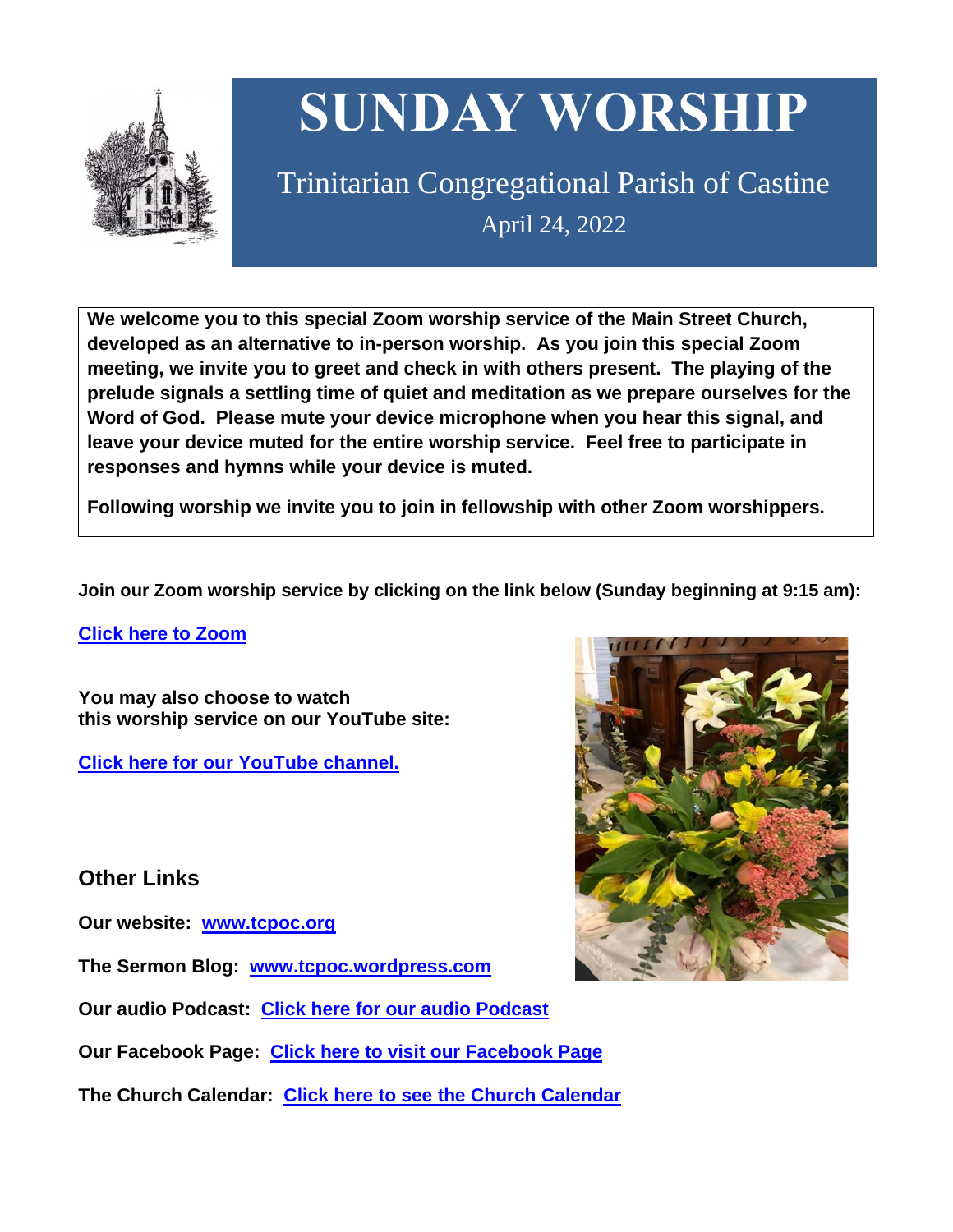### **Order of Worship TRINITARIAN CONGREGATIONAL PARISH OF CASTINE UNITED CHURCH OF CHRIST Castine, Maine Easter II**

April 24, 2022 9:30 am Pastor: Dr. Andi Lloyd Musician **Suzanne Eaton** Suzanne Eaton Deacon: Ruth Anne Vagt Lector: Jimmy Goodson Zoom/YouTube Host: Amy Stewart Communication and Amy Stewart

Ministers: All Members

### GATHERING AS A COMMUNITY OF FAITH

*We welcome you to worship in this special place, and hope that you feel free to greet your friends and neighbors as you arrive. Please let the playing of the organ prelude signal a settling time of quiet and meditation as we prepare ourselves for the Word of God.*

PRELUDE

GREETINGS AND ANNOUNCEMENTS INTERLUDE

\*CALL TO WORSHIP **(Responsively)** Christ is risen!

**Christ is risen indeed!**

Alleluia! Celebrate God in this sacred space! Celebrate God in all places under heaven! **Give praise for God's mighty deeds! Give praise for God's resurrecting power!**

Praise God with a fanfare of trumpets.

**Praise God with the harp and the cello!**

Praise God with tambourines and dancing!

**Praise God with flutes and guitars!** Praise God with cymbals and drums! **Let everything with life and breath praise God!**

\*OPENING HYMN *Come, You Faithful, Raise the Strain* NC 230

*Come, you faithful, raise the strain Of triumphant gladness; God has brought all Israel Into joy from sadness; Loosed from Pharaoh's bitter yoke Jacob's sons and daughters; Led them with unmoistened foot Through the Red Sea waters.*

*Spring has dawned on earth today; Christ has burst his prison, And from three days' sleep in death As the sun has risen; All the winter of our sins, Long and gray, is flying From the Light, to whom we give Laud and praise undying.*

*Now the joyous season, bright With the day of splendor, With the royal feast of feasts, Comes its joy to render; Come to glad Jerusalem Who with true affection Welcomes in unwearied strains Jesus' resurrection. Neither might the gates of death, Nor the tomb's dim portal*

*Nor the watchers, nor the seal Hold you as a mortal; But today amidst the twelve you still stand, bestowing Peace and joy which evermore Passes human knowing.*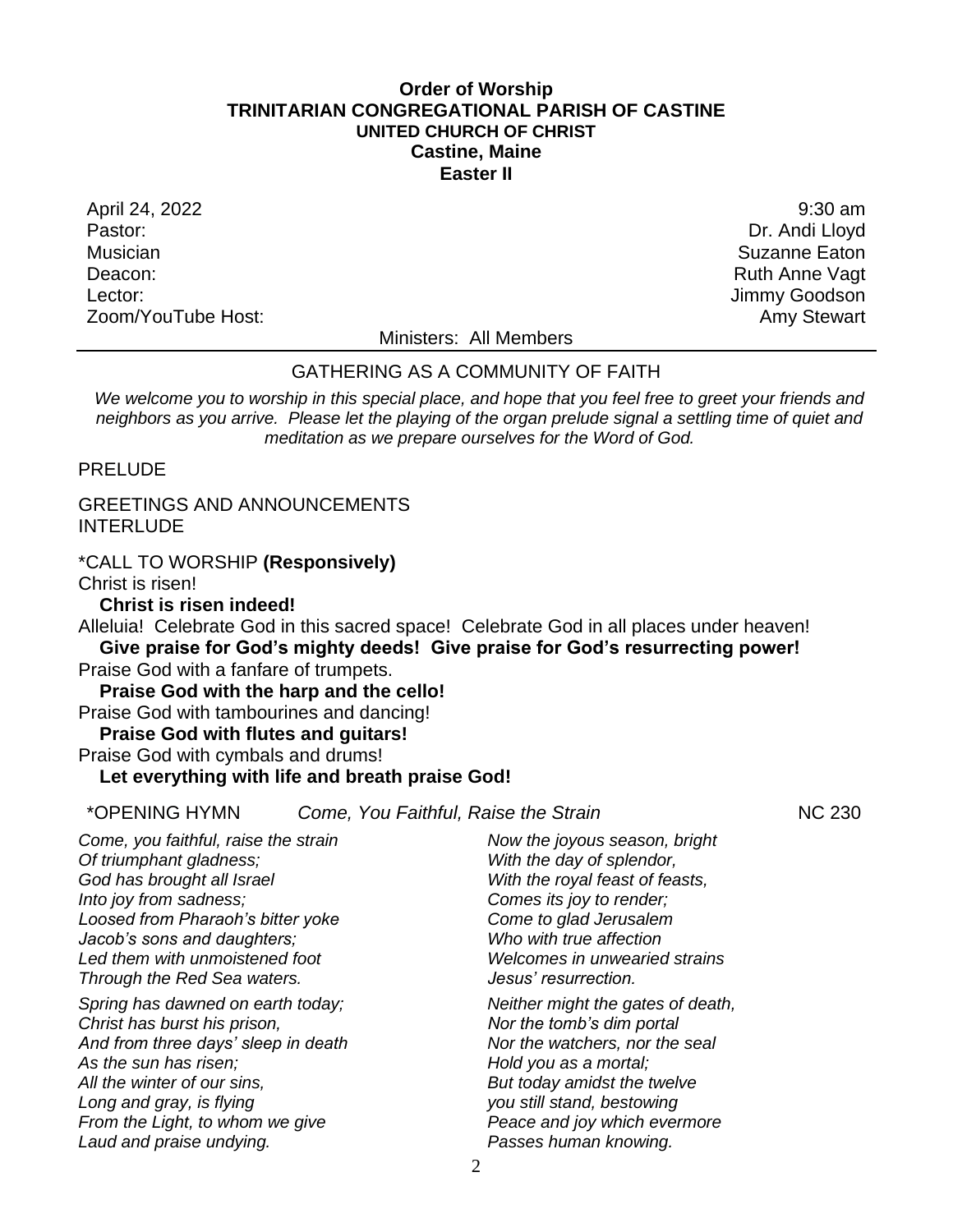# \*PRAYER OF INVOCATION **(Unison)**

**Living God, as the risen Christ came into the locked room of the first disciples, may your Word enter into us, by the power of your Holy Spirit, so that we who have not seen may yet believe. Amen.**

# A TIME WITH ALL GOD'S CHILDREN

### PRAYER OF CONFESSION **(Unison)**

**God of the empty tomb, we long to believe, but we confess that some days, the voices of fear and doubt are all that we can hear. When we are afraid to speak our faith in the world, forgive us and help us to find our voice. When we are afraid to forgive and to love again, forgive us and give us the power to forgive. When we are confined by our hurts, touch us with your wounded hands and set us free. When we are bewildered by our doubts, draw near to us and give us peace. Amen.**

### *A moment for silent prayer*

ASSURANCE OF PARDON

\*GLORIA PATRI **(Unison)** P 513

**Glory be to the Father, and to the Son, and to the Holy Ghost. As it was in the beginning, is now and ever shall be, world without end. Amen. Amen.**

### HEARING THE WORD

### **Acts 5:27-32**

When they had brought them, they had them stand before the council. The high priest questioned them, saying, 'We gave you strict orders not to teach in this name, yet here you have filled Jerusalem with your teaching and you are determined to bring this man's blood on us.' But Peter and the apostles answered, 'We must obey God rather than any human authority. The God of our ancestors raised up Jesus, whom you had killed by hanging him on a tree. God exalted him at his right hand as Leader and Saviour, so that he might give repentance to Israel and forgiveness of sins. And we are witnesses to these things, and so is the Holy Spirit whom God has given to those who obey him.'

### **Psalm 118:14-29**

The Lord is my strength and my might; he has become my salvation.

**There are glad songs of victory in the tents of the righteous: 'The right hand of the Lord does valiantly; the right hand of the Lord is exalted; the right hand of the Lord does valiantly.'**

I shall not die, but I shall live, and recount the deeds of the Lord.

The Lord has punished me severely, but he did not give me over to death.

**Open to me the gates of righteousness, that I may enter through them and give thanks to the Lord.**

This is the gate of the Lord; the righteous shall enter through it.

**I thank you that you have answered me and have become my salvation.** The stone that the builders rejected has become the chief cornerstone.

**This is the Lord's doing; it is marvellous in our eyes.**

This is the day that the Lord has made;

**let us rejoice and be glad in it.**

Save us, we beseech you, O Lord!

**O Lord, we beseech you, give us success!**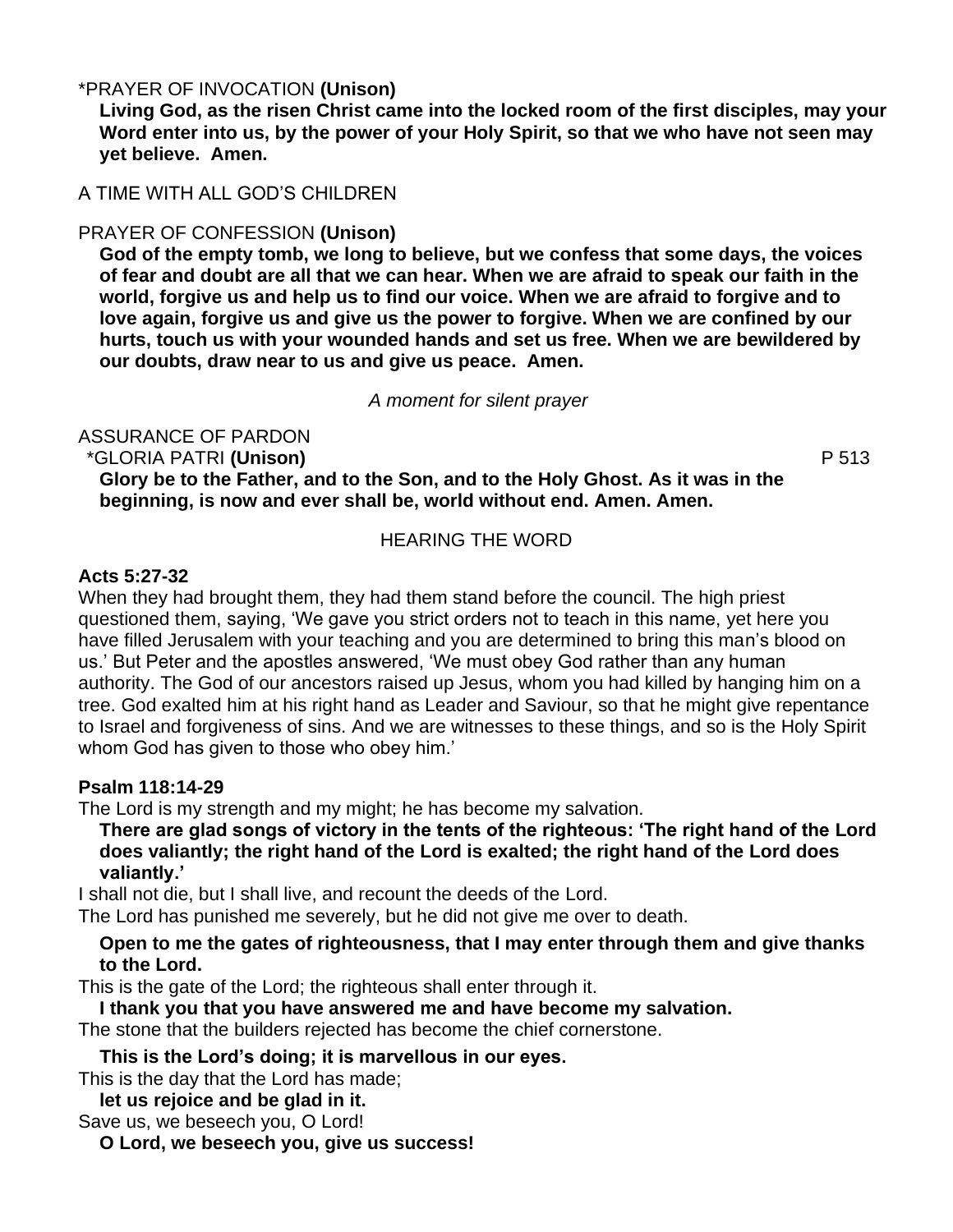Blessed is the one who comes in the name of the Lord.

**We bless you from the house of the Lord.**

The Lord is God, and he has given us light.

**Bind the festal procession with branches, up to the horns of the altar.**

You are my God, and I will give thanks to you;

**you are my God, I will extol you.**

O give thanks to the Lord, for he is good,

**for his steadfast love endures forever.**

# **Revelation 1:4-8**

John to the seven churches that are in Asia: Grace to you and peace from him who is and who was and who is to come, and from the seven spirits who are before his throne, <sup>5</sup>and from Jesus Christ, the faithful witness, the firstborn of the dead, and the ruler of the kings of the earth. To him who loves us and freed us from our sins by his blood, <sup>6</sup>and made us to be a kingdom, priests serving his God and Father, to him be glory and dominion for ever and ever. Amen.

Look! He is coming with the clouds; every eye will see him, even those who pierced him; and on his account all the tribes of the earth will wail. So it is to be. Amen.

'I am the Alpha and the Omega', says the Lord God, who is and who was and who is to come, the Almighty.

Congregational Response *Breathe on Me, Breath of God* NC 292

*Breathe on me, Breath of God, fill me with life anew That I may love the way you love and do what you would do.*

# **John 20:19-31**

When it was evening on that day, the first day of the week, and the doors of the house where the disciples had met were locked for fear of the Jews, Jesus came and stood among them and said, 'Peace be with you.' After he said this, he showed them his hands and his side. Then the disciples rejoiced when they saw the Lord. Jesus said to them again, 'Peace be with you. As the Father has sent me, so I send you.' When he had said this, he breathed on them and said to them, 'Receive the Holy Spirit. If you forgive the sins of any, they are forgiven them; if you retain the sins of any, they are retained.'

But Thomas (who was called the Twin), one of the twelve, was not with them when Jesus came. So the other disciples told him, 'We have seen the Lord.' But he said to them, 'Unless I see the mark of the nails in his hands, and put my finger in the mark of the nails and my hand in his side, I will not believe.'

A week later his disciples were again in the house, and Thomas was with them. Although the doors were shut, Jesus came and stood among them and said, 'Peace be with you.' Then he said to Thomas, 'Put your finger here and see my hands. Reach out your hand and put it in my side. Do not doubt but believe.' Thomas answered him, 'My Lord and my God!' Jesus said to him, 'Have you believed because you have seen me? Blessed are those who have not seen and yet have come to believe.'

Now Jesus did many other signs in the presence of his disciples, which are not written in this book. But these are written so that you may come to believe that Jesus is the Messiah, the Son of God, and that through believing you may have life in his name.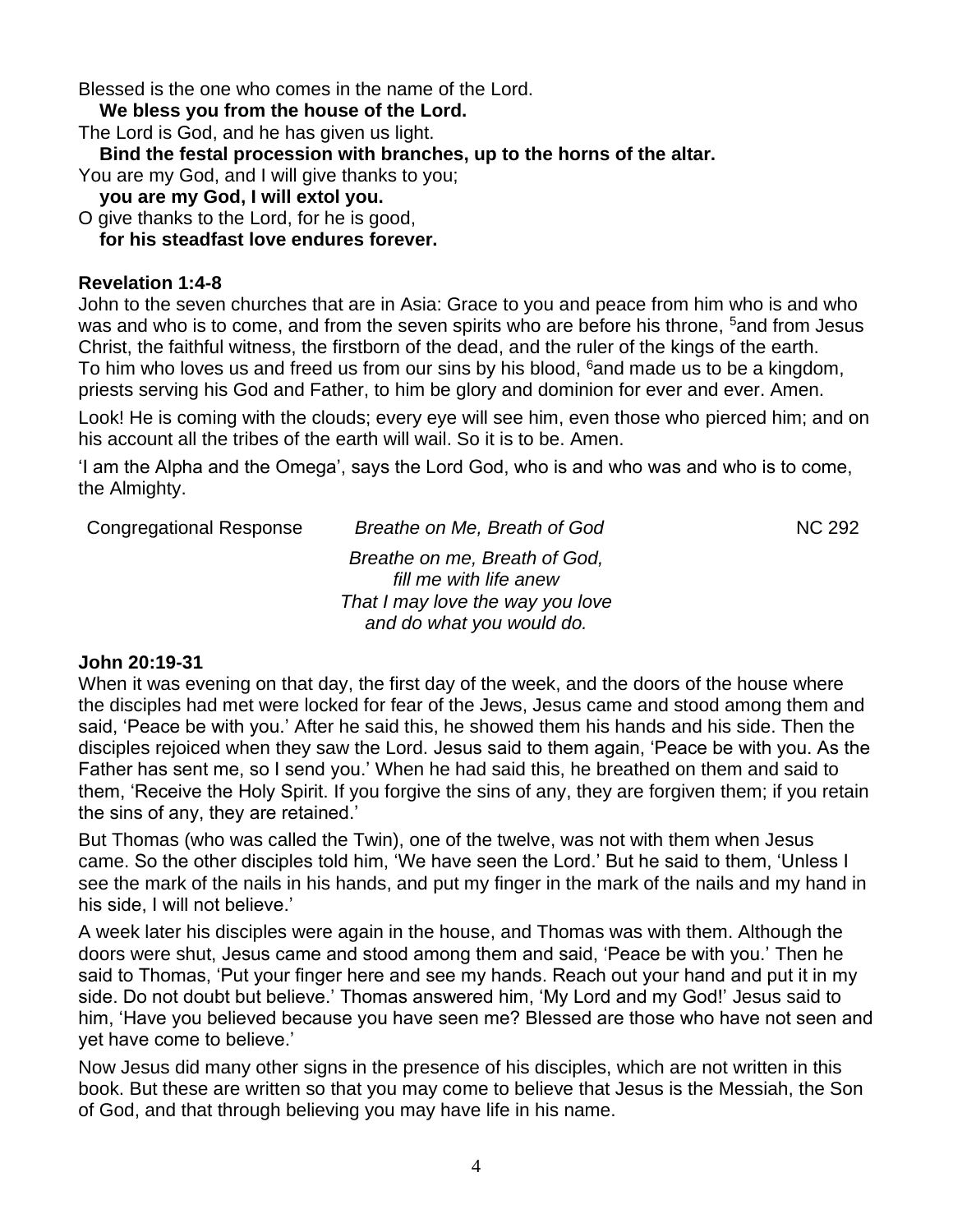\*HYMN *We Live by Faith and Not by Sight* NC 256

*We live by faith and not by sight; no gracious words we hear From Christ who spoke as none e'er spoke, who still we know is near.*

*We may not touch Christ's hands and side, nor follow where Christ trod; but in confessing we rejoice: our Savior and our God!*

### *Help then, O Christ, our unbelief; and may our faith abound To call on you when you are near and seek where you are found:*

*That, when our life of faith is done, in realms of clearer light We may behold you as you are, with full and endless sight.*

SERMON DESCRIPTION OF A SERMON DESCRIPTION OF A SERMON DESCRIPTION OF A SERMON

# THE OFFERING OF OUR GIFTS

INVITATION TO OFFERING **Offertory** \*Doxology **(Unison)** P 515 **Praise God from whom all blessings flow; Praise God, all creatures here below; Praise God above, you heavenly host: Praise Father, Son, and Holy Ghost. Amen.**

\*Prayer of Dedication **(Unison)**

**Holy One, bless our offerings and transform them into healing for the wounded, hope for the disheartened, courage for the frightened, and faith for all who seek you. In the name of Jesus Christ, your faithful witness, the first resurrected, and ruler of the sovereigns of the earth. Amen.**

# THE CHURCH AT PRAYER

Celebrations & Concerns Pastoral Prayer Lord's Prayer **(Unison)**

**Our Father, who art in heaven, hallowed be thy name. Thy kingdom come. Thy will be done on earth as it is in heaven. Give us this day our daily bread. And forgive us our trespasses, as we forgive those who trespass against us. And lead us not into temptation, but deliver us from evil. For thine is the kingdom, and the power, and the glory forever. Amen**.

# GOING FORTH INTO THE WORLD

\*CLOSING HYMN *Lift Up Your Hearts, Ye People* P 189

*Lift up your hearts, ye people, In songs of glad accord, And in your adoration Praise Christ, your risen Lord. For He hath won the victory, O'er sin and death's dark night, And filled the gloom and darkness With resurrection light.*

*In springtime's bright array, Let hearts downcast and lonely Rejoice this Easter day; The grave has lost its triumph, And death has lost its sting, O, sing in exultation To Christ, your risen King!*

*Now let the earth be joyful*